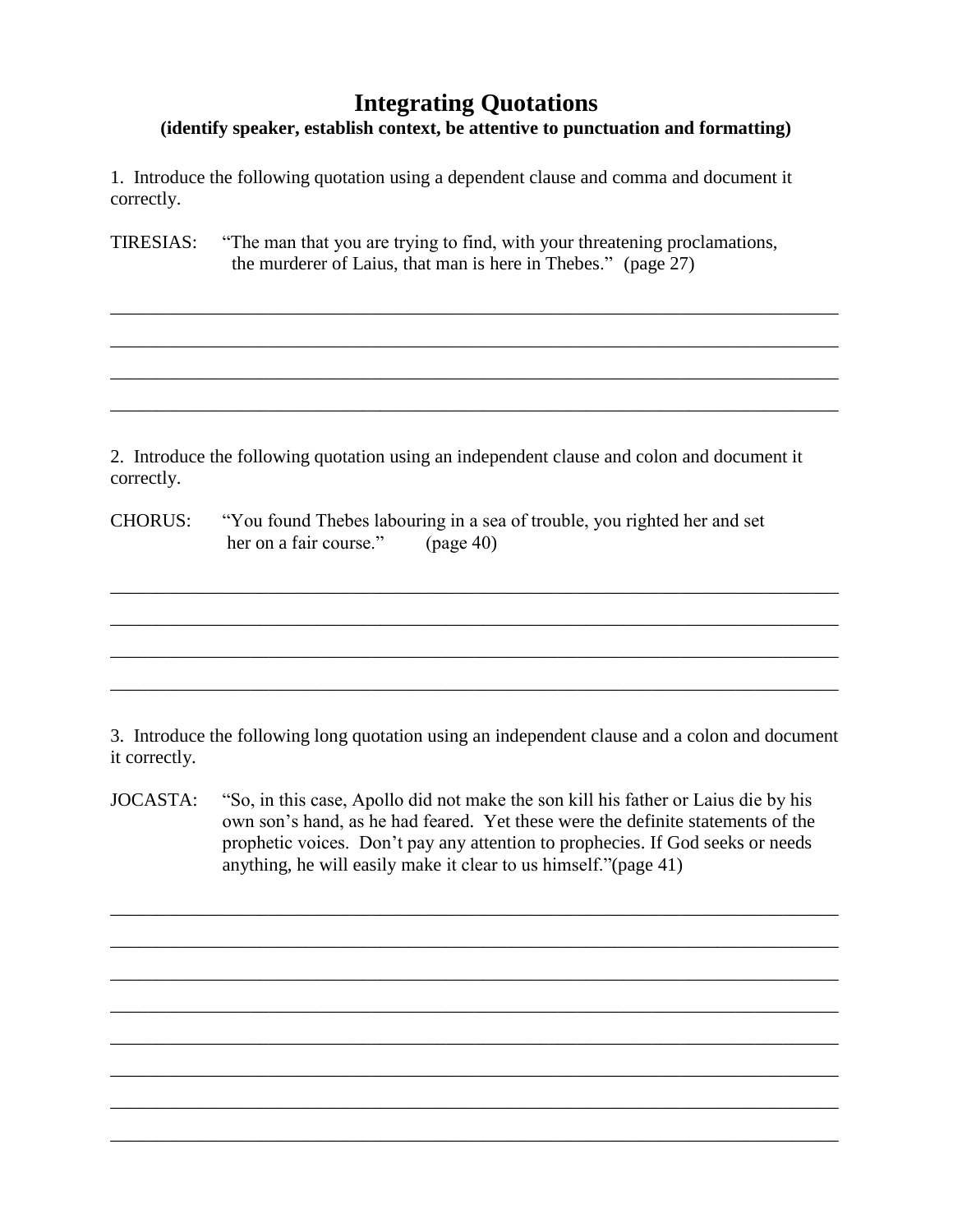1. Introduce the following quotation, taken from Shirley Jackson's "The Possibility of Evil", using a comma and document it correctly.

Miss Strangeworth: "My grandmother planted these roses, and my mother tended them, as I do. I've watched my town grow." (page 223)

\_\_\_\_\_\_\_\_\_\_\_\_\_\_\_\_\_\_\_\_\_\_\_\_\_\_\_\_\_\_\_\_\_\_\_\_\_\_\_\_\_\_\_\_\_\_\_\_\_\_\_\_\_\_\_\_\_\_\_\_\_\_\_\_\_\_\_\_\_\_\_\_\_\_\_\_\_\_

\_\_\_\_\_\_\_\_\_\_\_\_\_\_\_\_\_\_\_\_\_\_\_\_\_\_\_\_\_\_\_\_\_\_\_\_\_\_\_\_\_\_\_\_\_\_\_\_\_\_\_\_\_\_\_\_\_\_\_\_\_\_\_\_\_\_\_\_\_\_\_\_\_\_\_\_\_\_

\_\_\_\_\_\_\_\_\_\_\_\_\_\_\_\_\_\_\_\_\_\_\_\_\_\_\_\_\_\_\_\_\_\_\_\_\_\_\_\_\_\_\_\_\_\_\_\_\_\_\_\_\_\_\_\_\_\_\_\_\_\_\_\_\_\_\_\_\_\_\_\_\_\_\_\_\_\_

2. Introduce the following quotation using a colon and document it correctly.

\_\_\_\_\_\_\_\_\_\_\_\_\_\_\_\_\_\_\_\_\_\_\_\_\_\_\_\_\_\_\_\_\_\_\_\_\_\_\_\_\_\_\_\_\_\_\_\_\_\_\_\_\_\_

\_\_\_\_\_\_\_\_\_\_\_\_\_\_\_\_\_\_\_\_\_\_\_\_\_\_\_\_\_\_\_\_\_\_\_\_\_\_\_\_\_\_\_\_\_\_\_\_\_\_\_\_\_\_

\_\_\_\_\_\_\_\_\_\_\_\_\_\_\_\_\_\_\_\_\_\_\_\_\_\_\_\_\_\_\_\_\_\_\_\_\_\_\_\_\_\_\_\_\_\_\_\_\_\_\_\_\_\_

\_\_\_\_\_\_\_\_\_\_\_\_\_\_\_\_\_\_\_\_\_\_\_\_\_\_\_\_\_\_\_\_\_\_\_\_\_\_\_\_\_\_\_\_\_\_\_\_\_\_\_\_\_\_

"Miss Strangeworth's usual stationery was heavy and cream-coloured, with 'Strangeworth House' engraved across the top; but, when she felt like writing her other letters, Miss Strangeworth used a pad of various-coloured paper."(page 225)

\_\_\_\_\_\_\_\_\_\_\_\_\_\_\_\_\_\_\_\_\_\_\_\_\_\_\_\_\_\_\_\_\_\_\_\_\_\_\_\_\_\_\_\_\_\_\_\_\_\_\_\_\_\_\_\_\_\_\_\_\_\_\_\_\_\_\_\_\_\_\_\_\_\_\_\_\_\_

\_\_\_\_\_\_\_\_\_\_\_\_\_\_\_\_\_\_\_\_\_\_\_\_\_\_\_\_\_\_\_\_\_\_\_\_\_\_\_\_\_\_\_\_\_\_\_\_\_\_\_\_\_\_\_\_\_\_\_\_\_\_\_\_\_\_\_\_\_\_\_\_\_\_\_\_\_\_

\_\_\_\_\_\_\_\_\_\_\_\_\_\_\_\_\_\_\_\_\_\_\_\_\_\_\_\_\_\_\_\_\_\_\_\_\_\_\_\_\_\_\_\_\_\_\_\_\_\_\_\_\_\_\_\_\_\_\_\_\_\_\_\_\_\_\_\_\_\_\_\_\_\_\_\_\_\_

3. Introduce the following long quotation using a colon and document it correctly.

"She had been writing her letters – sometimes two or three every day for a week, sometimes only one in a month – for the past year. She never got any answers, of course, because she never signed her name. The town where she lived had to be kept clean and sweet; people everywhere were evil and needed to be watched." (page 226)

\_\_\_\_\_\_\_\_\_\_\_\_\_\_\_\_\_\_\_\_\_\_\_\_\_\_\_\_\_\_\_\_\_\_\_\_\_\_\_\_\_\_\_\_\_\_\_\_\_\_\_\_\_\_\_\_\_\_\_\_\_\_\_\_\_\_\_\_\_\_\_\_\_\_\_\_\_\_

\_\_\_\_\_\_\_\_\_\_\_\_\_\_\_\_\_\_\_\_\_\_\_\_\_\_\_\_\_\_\_\_\_\_\_\_\_\_\_\_\_\_\_\_\_\_\_\_\_\_\_\_\_\_\_\_\_\_\_\_\_\_\_\_\_\_\_\_\_\_\_\_\_\_\_\_\_\_

\_\_\_\_\_\_\_\_\_\_\_\_\_\_\_\_\_\_\_\_\_\_\_\_\_\_\_\_\_\_\_\_\_\_\_\_\_\_\_\_\_\_\_\_\_\_\_\_\_\_\_\_\_\_\_\_\_\_\_\_\_\_\_\_\_\_\_\_\_\_\_\_\_\_\_\_\_\_

\_\_\_\_\_\_\_\_\_\_\_\_\_\_\_\_\_\_\_\_\_\_\_\_\_\_\_\_\_\_\_\_\_\_\_\_\_\_\_\_\_\_\_\_\_\_\_\_\_\_\_\_\_\_\_\_\_\_\_\_\_\_\_\_\_\_\_\_\_\_\_\_\_\_\_\_\_\_

\_\_\_\_\_\_\_\_\_\_\_\_\_\_\_\_\_\_\_\_\_\_\_\_\_\_\_\_\_\_\_\_\_\_\_\_\_\_\_\_\_\_\_\_\_\_\_\_\_\_\_\_\_\_\_\_\_\_\_\_\_\_\_\_\_\_\_\_\_\_\_\_\_\_\_\_\_\_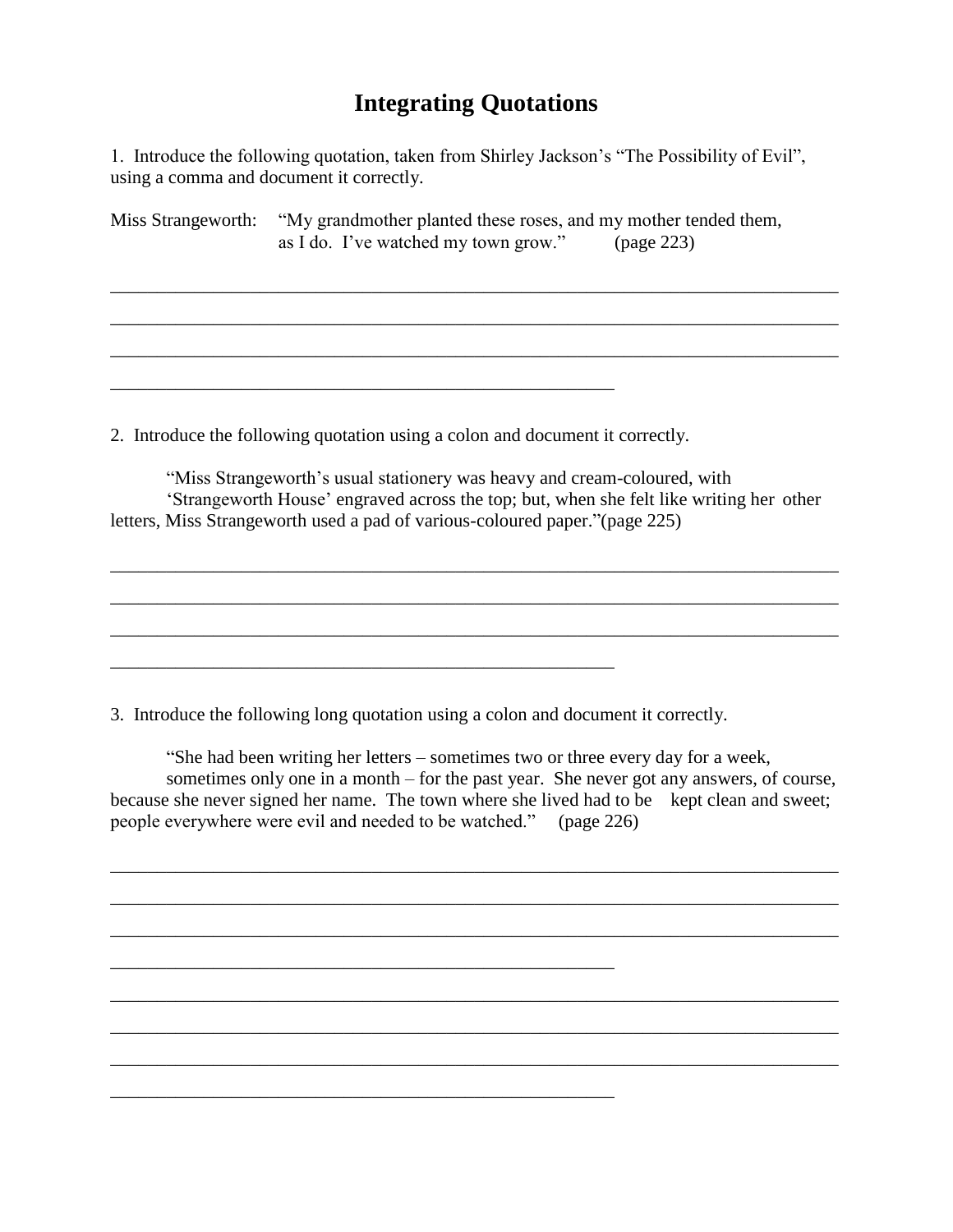1. Introduce the following quotation, taken from Langston Hughes' "Thank You, Ma'am", using a comma and document it correctly.

\_\_\_\_\_\_\_\_\_\_\_\_\_\_\_\_\_\_\_\_\_\_\_\_\_\_\_\_\_\_\_\_\_\_\_\_\_\_\_\_\_\_\_\_\_\_\_\_\_\_\_\_\_\_\_\_\_\_\_\_\_\_\_\_\_\_\_\_\_\_\_\_\_\_\_\_\_\_

\_\_\_\_\_\_\_\_\_\_\_\_\_\_\_\_\_\_\_\_\_\_\_\_\_\_\_\_\_\_\_\_\_\_\_\_\_\_\_\_\_\_\_\_\_\_\_\_\_\_\_\_\_\_\_\_\_\_\_\_\_\_\_\_\_\_\_\_\_\_\_\_\_\_\_\_\_\_

\_\_\_\_\_\_\_\_\_\_\_\_\_\_\_\_\_\_\_\_\_\_\_\_\_\_\_\_\_\_\_\_\_\_\_\_\_\_\_\_\_\_\_\_\_\_\_\_\_\_\_\_\_\_\_\_\_\_\_\_\_\_\_\_\_\_\_\_\_\_\_\_\_\_\_\_\_\_

Mrs. Luella Bates Washington Jones: "You ought to be my son. I would teach you right from wrong." (page 73)

2. Introduce the following quotation using a colon and document it correctly.

\_\_\_\_\_\_\_\_\_\_\_\_\_\_\_\_\_\_\_\_\_\_\_\_\_\_\_\_\_\_\_\_\_\_\_\_\_\_\_\_\_\_\_\_\_\_\_\_\_\_\_\_\_\_

\_\_\_\_\_\_\_\_\_\_\_\_\_\_\_\_\_\_\_\_\_\_\_\_\_\_\_\_\_\_\_\_\_\_\_\_\_\_\_\_\_\_\_\_\_\_\_\_\_\_\_\_\_\_

\_\_\_\_\_\_\_\_\_\_\_\_\_\_\_\_\_\_\_\_\_\_\_\_\_\_\_\_\_\_\_\_\_\_\_\_\_\_\_\_\_\_\_\_\_\_\_\_\_\_\_\_\_\_

| "Mrs. Jones stopped, jerked him around in front of her, put a half nelson about his |  |
|-------------------------------------------------------------------------------------|--|
| neck, and continued to drag him up the street." (page 74)                           |  |

\_\_\_\_\_\_\_\_\_\_\_\_\_\_\_\_\_\_\_\_\_\_\_\_\_\_\_\_\_\_\_\_\_\_\_\_\_\_\_\_\_\_\_\_\_\_\_\_\_\_\_\_\_\_\_\_\_\_\_\_\_\_\_\_\_\_\_\_\_\_\_\_\_\_\_\_\_\_

\_\_\_\_\_\_\_\_\_\_\_\_\_\_\_\_\_\_\_\_\_\_\_\_\_\_\_\_\_\_\_\_\_\_\_\_\_\_\_\_\_\_\_\_\_\_\_\_\_\_\_\_\_\_\_\_\_\_\_\_\_\_\_\_\_\_\_\_\_\_\_\_\_\_\_\_\_\_

\_\_\_\_\_\_\_\_\_\_\_\_\_\_\_\_\_\_\_\_\_\_\_\_\_\_\_\_\_\_\_\_\_\_\_\_\_\_\_\_\_\_\_\_\_\_\_\_\_\_\_\_\_\_\_\_\_\_\_\_\_\_\_\_\_\_\_\_\_\_\_\_\_\_\_\_\_\_

3. Introduce the following long quotation using a colon and document it correctly.

"The boy wanted to say something other than "Thank you, ma'am," to Mrs. Luella Bates Washington Jones, but although his lips moved, he couldn't even say that as he turned at the foot of the barren stoop and looked at the large woman in the door." (page 75)

\_\_\_\_\_\_\_\_\_\_\_\_\_\_\_\_\_\_\_\_\_\_\_\_\_\_\_\_\_\_\_\_\_\_\_\_\_\_\_\_\_\_\_\_\_\_\_\_\_\_\_\_\_\_\_\_\_\_\_\_\_\_\_\_\_\_\_\_\_\_\_\_\_\_\_\_\_\_

\_\_\_\_\_\_\_\_\_\_\_\_\_\_\_\_\_\_\_\_\_\_\_\_\_\_\_\_\_\_\_\_\_\_\_\_\_\_\_\_\_\_\_\_\_\_\_\_\_\_\_\_\_\_\_\_\_\_\_\_\_\_\_\_\_\_\_\_\_\_\_\_\_\_\_\_\_\_